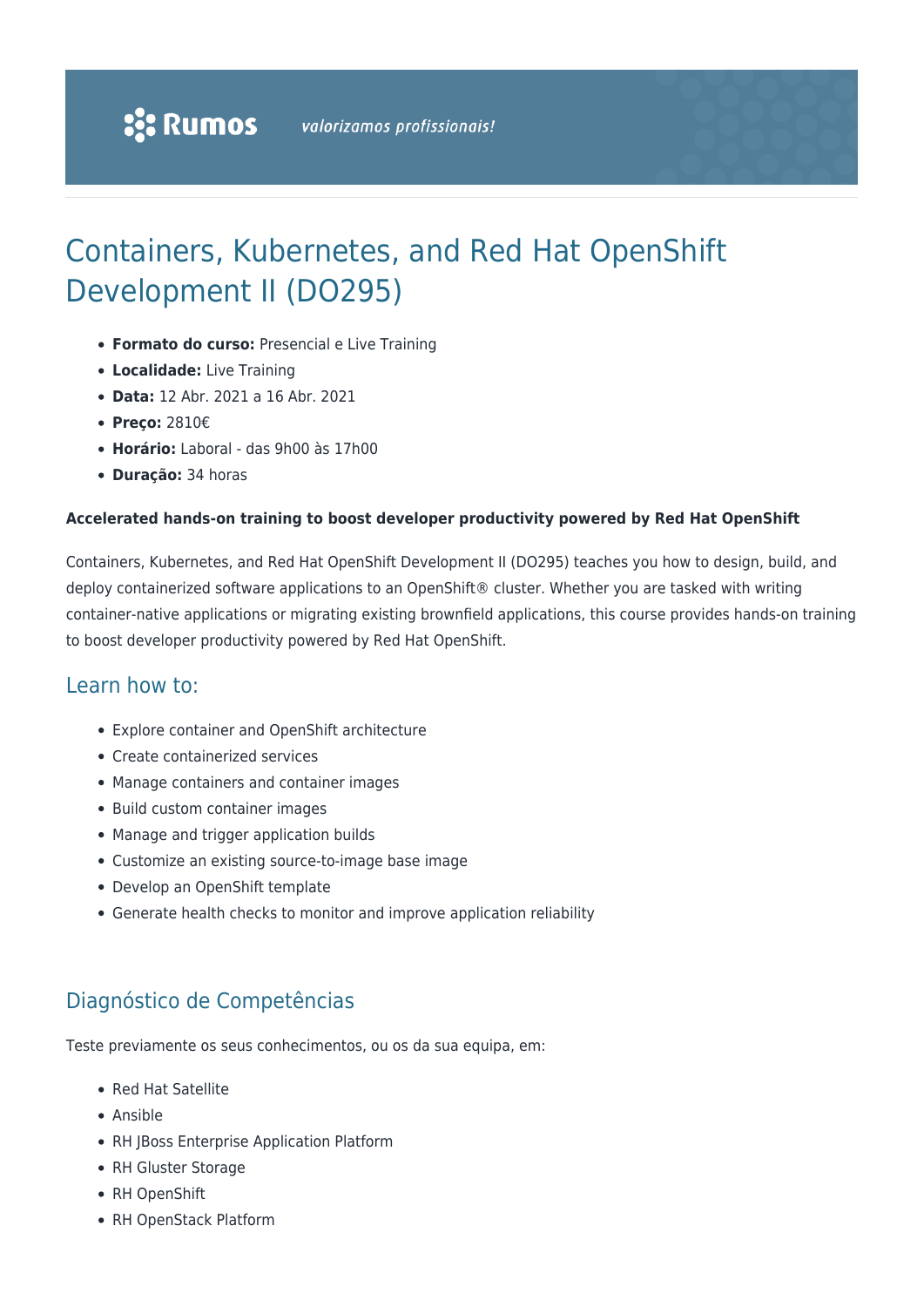- RH Enterprise Linux 7
- RH Fuse
- RH Camel
- RH AMQ
- RH Ceph Storage
- RH Identify Management
- RH Enterprise Linux 8

#### [Aceda aqui ao diagnóstico!](https://www.redhat.com/rhtapps/assessment/?partner=rumos)

## Destinatários

- Developers who wish to containerize software applications.
- Administrators who are new to container technology and container orchestration.
- Architects who are considering using container technologies in software architectures.
- Site reliability engineers who are considering using Kubernetes and OpenShift.

### Pré-requisitos

- Be able to use a Linux terminal session, issue operating system commands, and be familiar with shell scripting
- Have experience with web application architectures and their corresponding technologies
- Being a Red Hat Certified System Architect is recommended, but not required

## **Objectivos**

#### **for the organization**

Containers are a key technology for the configuration and deployment of applications and microservices, and containers and OpenShift have quickly become the de facto solution for agile development and application deployment. Administrators and developers are seeking ways to improve application time-to-market for minimum viable products. This course provides the gateway to organizational and digital transformation by providing an understanding of the potential of DevOps using a container-based architecture. Orchestrated with Kubernetes and OpenShift, a container-based architecture improves application reliability and scalability, while decreasing developer overhead and facilitating continuous deployment.

#### **for the individual**

As a result of attending this course, you will understand the fundamental concepts behind containerizing, scaling, deploying, and managing applications on Red Hat OpenShift Container Platform, which is a containerized application platform that allows enterprises to manage container deployments and scale their applications using Kubernetes.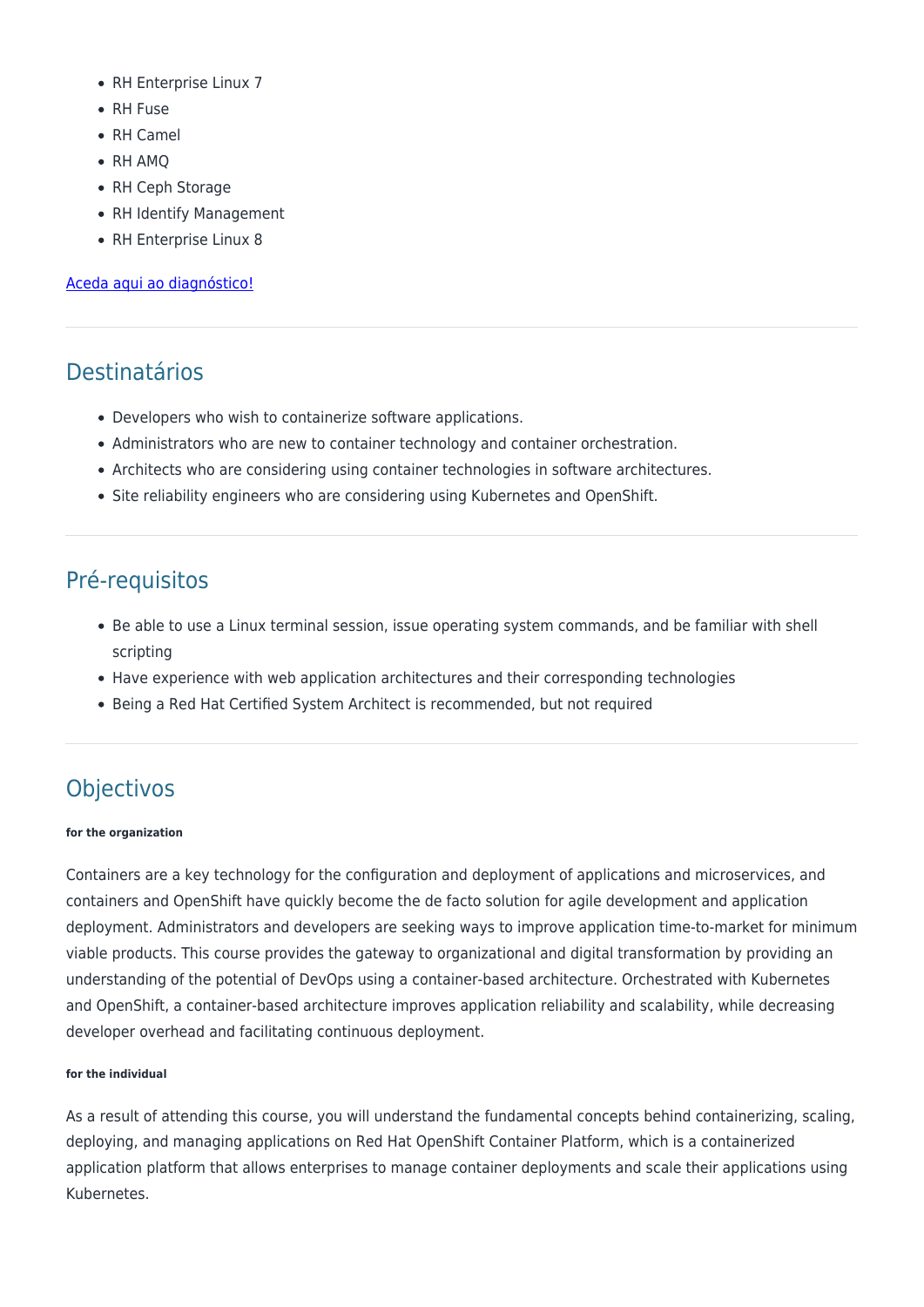You should be able to demonstrate these skills:

- Design container images to containerize applications.
- Customize application builds and implement post-commit build hooks.
- Create a multicontainer application template.
- Implement health checks to improve system reliability.

### Programa

#### **Introduction to container technology**

Describe how software can run in containers orchestrated by Red Hat OpenShift Container Platform.

#### **Create containerized services**

• Provision a server using container technology.

#### **Manage containers**

Manipulate prebuilt container images to create and manage containerized services.

#### **Manage container images**

Manage the life cycle of a container image from creation to deletion.

#### **Create custom container images**

Design and code a Dockerfile to build a custom container image.

#### **Deploy containerized applications on OpenShift**

Deploy single container applications on OpenShift Container Platform.

#### **Troubleshoot containerized applications**

Troubleshoot a containerized application deployed on OpenShift.

#### **Deploy and manage applications on an OpenShift cluster**

Use various application packaging methods to deploy applications to an OpenShift cluster, then manage their resources.

#### **Design containerized applications for OpenShift**

Select a containerization method for an application and create a container to run on an OpenShift cluster.

#### **Publish enterprise container images**

Create an enterprise registry and publish container images to it.